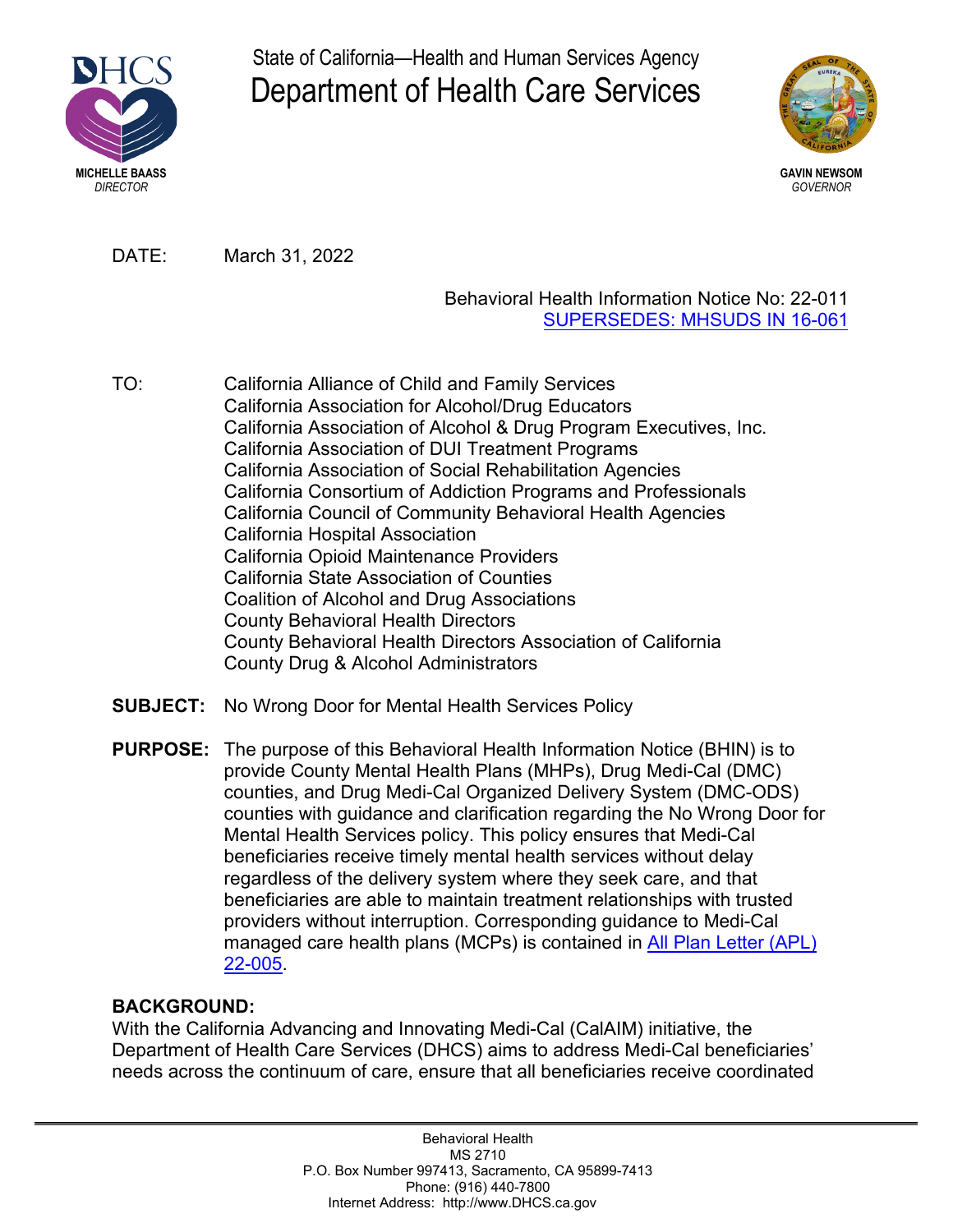Behavioral Health Information Notice No.: 22-011 Page 2 March 31, 2022

services, and improve beneficiary health outcomes.<sup>1</sup> DHCS' goal is to ensure that beneficiaries have access to the right care in the right place at the right time.

CalAIM includes a suite of changes to the Medi-Cal behavioral health system to advance whole-person, accessible, high-quality care, including updates to the criteria to access specialty mental health services (SMHS), implementation of standardized statewide screening and transition tools, payment reform, and other changes summarized in the [CalAIM proposal](https://www.dhcs.ca.gov/provgovpart/Documents/CalAIM-Proposal-Updated-1-8-21.pdf) and behavioral health information notices.

Per forthcoming DHCS guidance, Medi-Cal Managed Care Health Plan Responsibilities For Non-Specialty Mental Health Services, and the Medi-Cal Provider Manual: Non-Specialty Mental Health Services: Psychiatric and Psychological Services, MCPs are required to provide or arrange for the provision of the following non-specialty mental health services (NSMHS): 2

- Mental health evaluation and treatment, including individual, group and family psychotherapy.
- Psychological and neuropsychological testing, when clinically indicated to evaluate a mental health condition.
- Outpatient services for purposes of monitoring drug therapy.
- Psychiatric consultation.
- Outpatient laboratory, drugs,<sup>3</sup> supplies and supplements.

MCPs must provide or arrange for the provision of the NSMHS listed above for the following populations:

• Members who are 21 years of age and older with mild to moderate distress, or mild to moderate impairment of mental, emotional, or behavioral functioning resulting from mental health disorders, as defined by the current Diagnostic and Statistical Manual of Mental Disorders; 4

<sup>&</sup>lt;sup>1</sup> Please visit the <u>CalAIM webpage</u> For further information<br><sup>2</sup> APLs are searchable on the <u>APL webpage</u>. Please visit the <u>Medi-Cal [provider manual](https://files.medi-cal.ca.gov/pubsdoco/manuals_menu.aspx)</u> for, Non-Specialty Mental Health Services: Psychiatric and Psychological Services. See [W&I Code section 14184.402\(b\)\(1\).](https://leginfo.legislature.ca.gov/faces/codes_displaySection.xhtml?lawCode=WIC§ionNum=14184.402.)<br>State law is searchable at: https://leginfo.legislature.ca.gov/faces/codes.xhtml.

<sup>&</sup>lt;sup>3</sup> This does not include medications covered under the [Medi-Cal Rx Contract Drug List.](https://medi-calrx.dhcs.ca.gov/home/cdl/)

<sup>4</sup> Presence of a neurocognitive disorder (e.g., dementia) or a substance-related and addictive disorder (e.g., stimulant use disorder) are not "mental health disorders" for the purpose of determining whether a beneficiary meets criteria to receive NSMHS. However, MCPs must provide or arrange for NSMHS for beneficiaries with any of these or other co-occurring physical health or substance use disorders if they also have a mental health disorder (or potential mental health disorders not yet diagnosed) and meet criteria for NSMHS as described above.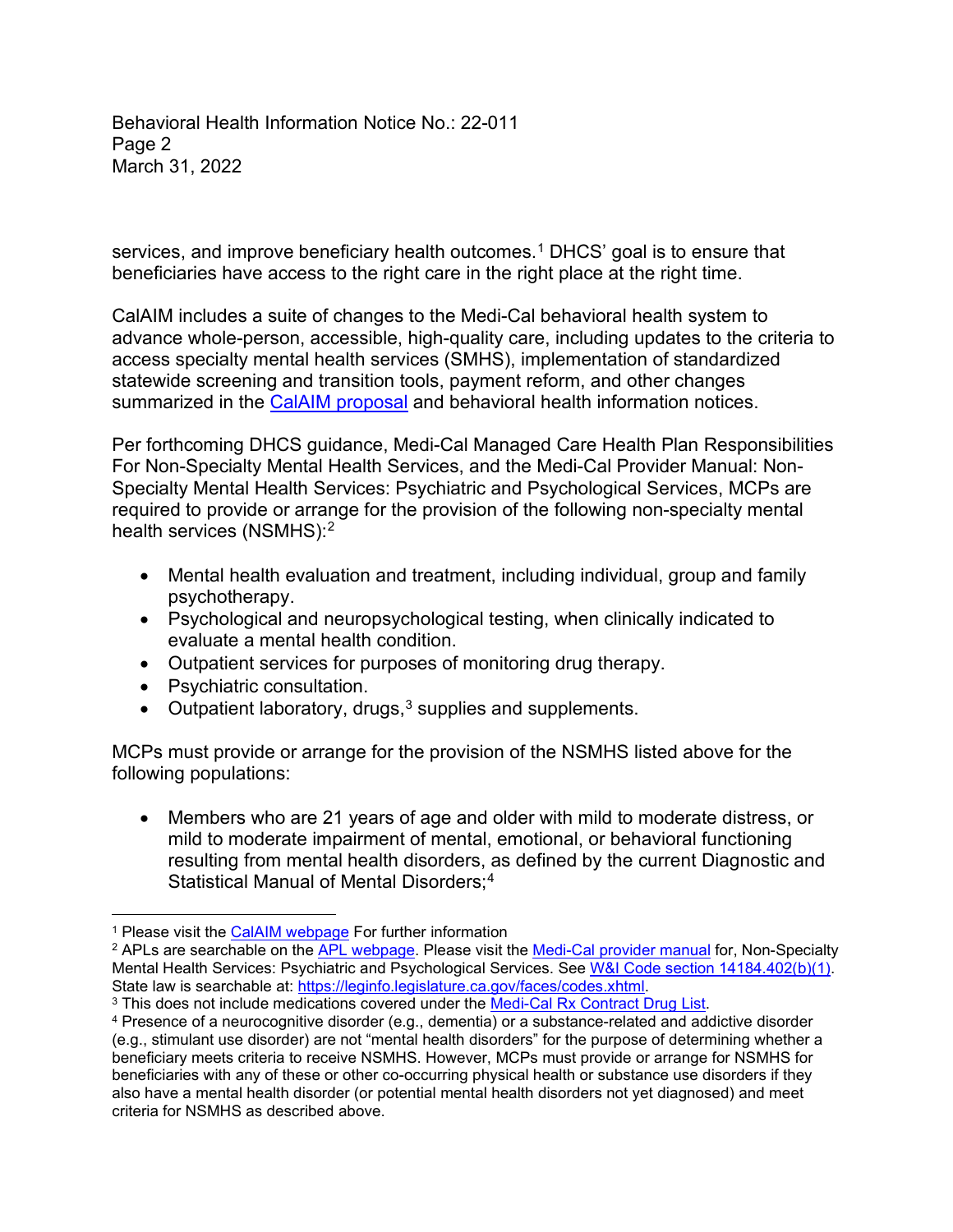Behavioral Health Information Notice No.: 22-011 Page 3 March 31, 2022

- Members who are under the age of 21, to the extent they are eligible for services through the Medicaid Early and Periodic Screening, Diagnostic, and Treatment (EPSDT) benefit, regardless of the level of distress or impairment, or the presence of a diagnosis;  $5$  and,
- Members of any age with potential mental health disorders not yet diagnosed.

In accordance with Welfare and Institutions (W&I) Code sections 14059.5 and 14184.402, for individuals under 21 years of age, a service is "medically necessary" or a "medical necessity" if the service meets the standards set forth in Section 1396d(r)(5) of Title 42 of the United States Code (U.S.C.). The federal EPSDT mandate requires states to furnish all appropriate and medically necessary services that are Medicaid coverable (as described in 42 U.S.C. Section 1396d(a)) as needed to correct or ameliorate health conditions, including behavioral health conditions, discovered by a screening service, regardless of whether those services are covered in the state's Medicaid State Plan. Consistent with federal guidance from the Centers for Medicare & Medicaid Services, behavioral health services, including NSMHS, need not be curative or completely restorative to ameliorate a behavioral health condition. $^6$  Services that sustain, support, improve, or make more tolerable a behavioral health condition are considered to ameliorate the condition, are thus medically necessary, and are thus covered as EPSDT services.

MCPs must also cover and pay for emergency room professional services as described in [Section 53855](https://govt.westlaw.com/calregs/Document/I6E3BEEE05F7811DFBF84F211BF18441D?viewType=FullText&originationContext=documenttoc&transitionType=CategoryPageItem&contextData=(sc.Default)&bhcp=1) of Title 22 of the California Code of Regulations. This includes all professional physical, mental, and substance use treatment services, including screening examinations necessary to determine the presence or absence of an emergency medical condition and, if an emergency medical condition exists, for all services medically necessary to stabilize the member. Emergency services includes facility and professional services and facility charges claimed by emergency departments.

MCPs must provide covered substance use disorder (SUD) services, including alcohol and drug screening, assessments, brief interventions, and referral to treatment for members ages 11 and older, including pregnant members, in primary care settings and tobacco, alcohol, illicit drug screening in accordance with American Academy of

<sup>5</sup> See [Section 1396d\(r\)\(5\) of Title 42 of the U.S.C.](https://uscode.house.gov/view.xhtml?req=(title:42%20section:1396d%20edition:prelim) (requiring provision of all services that are coverable under [Section 1905\(a\) of the Social Security Act \(42 U.S.C.](https://www.ssa.gov/OP_Home/ssact/title19/1905.htm) § 1396d(a)) and that are necessary to correct or ameliorate a condition, including a behavioral health condition, discovered by a screening service, whether or not such services are covered under the State Plan), U.S.C. is searchable at: <https://uscode.house.gov/>

<sup>6</sup> CMS federal [EPSDT guidance.](https://www.medicaid.gov/sites/default/files/2019-12/epsdt_coverage_guide.pdf)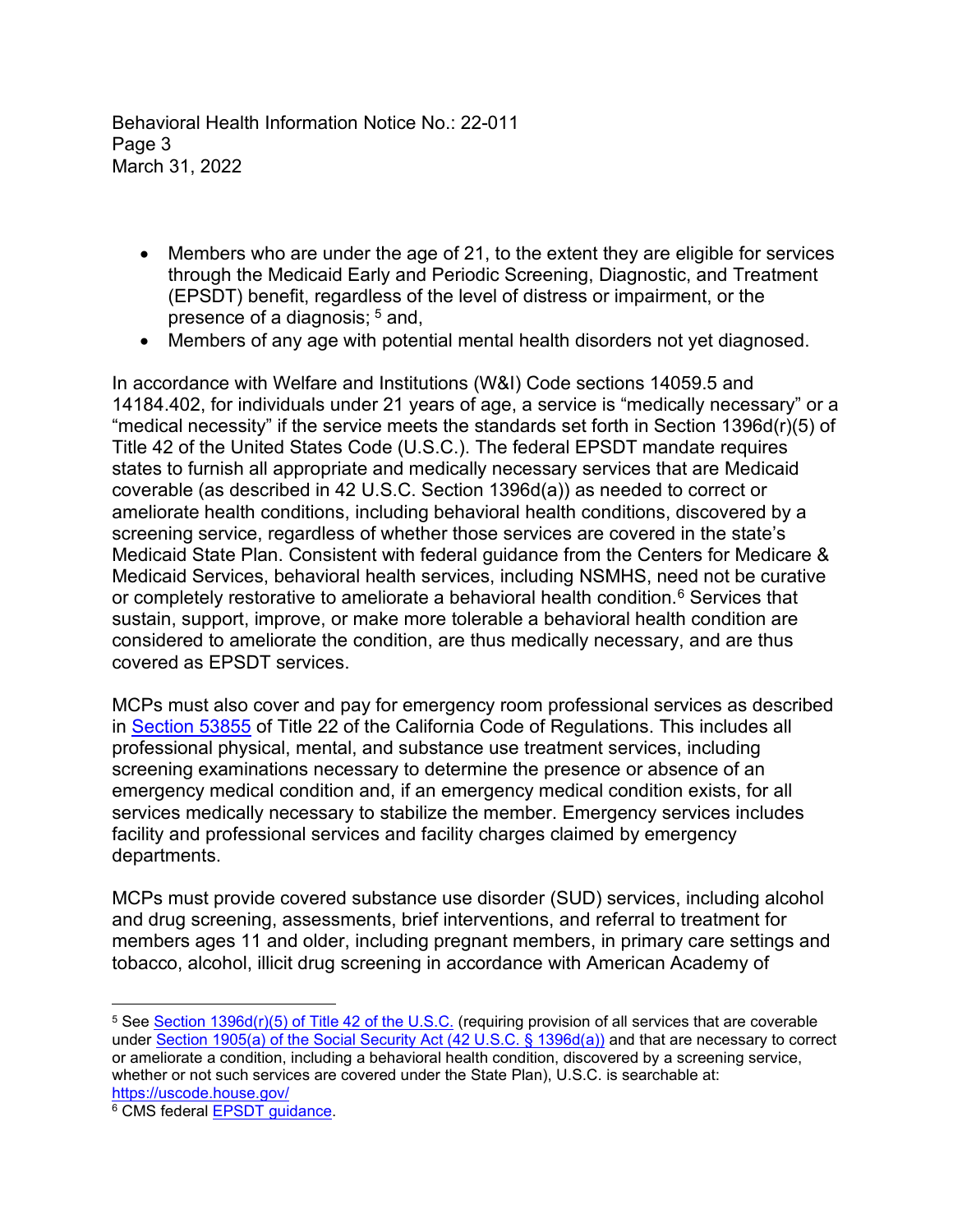Behavioral Health Information Notice No.: 22-011 Page 4 March 31, 2022

Pediatrics Bright Futures for Children and United States Preventive Services Taskforce grade A and B recommendations for adults as outlined in [APL 21-014](https://www.dhcs.ca.gov/formsandpubs/Documents/MMCDAPLsandPolicyLetters/APL2021/APL21-014.pdf), Alcohol and Drug Screening, Assessment, Brief Interventions and Referral to Treatment. Further, MCPs must provide or arrange for the provision of:

- Medications for Addiction Treatment (MAT, also known as medication-assisted treatment) provided in primary care, inpatient hospital, emergency departments, and other contracted medical settings; and
- **•** Emergency services necessary to stabilize the member.<sup>7</sup>

The NSMHS and SUD services described above are covered services via the fee-forservice (FFS) delivery system for Medi-Cal beneficiaries who are not enrolled in a MCP.

MHPs are required to provide or arrange for the provision of medically necessary SMHS for beneficiaries in their counties who meet access criteria for SMHS as described in [BHIN 21-073](https://www.dhcs.ca.gov/formsandpubs/Pages/2021-MHSUDS-BH-Information-Notices.aspx).

# **POLICY**:

Consistent with [W&I Code section 14184.402\(f\),](https://casetext.com/statute/california-codes/california-welfare-and-institutions-code/division-9-public-social-services/part-3-aid-and-medical-assistance/chapter-7-basic-health-care/article-551-california-advancing-and-innovating-medi-cal-act/section-14184402-medically-necessary-determinations-for-covered-specialty-mental-health-services-and-substance-use-disorder-services-nonspecialty-mental-health-services-coverage) clinically appropriate and covered SMHS are covered and reimbursable Medi-Cal services even when:

- 1) Services are provided prior to determination of a diagnosis, during the assessment, or prior to determination of whether NSMHS or SMHS access criteria are met;
- 2) The beneficiary has a co-occurring mental health condition and substance use disorder (SUD); or
- 3) NSMHS and SMHS services are provided concurrently, if those services are coordinated and not duplicated.
- 1. SMHS Provided During the Assessment Period Prior to Determination of a Diagnosis or Prior to Determination of Whether SMHS Access Criteria Are Met Clinically appropriate SMHS are covered and reimbursable during the assessment process prior to determination of a diagnosis or a determination that the beneficiary meets access criteria for SMHS.<sup>8</sup> Services rendered during the assessment period remain reimbursable even if the assessment ultimately indicates the beneficiary

<sup>7</sup> Including voluntary inpatient detoxification as a benefit available to MCP members through the Medi-Cal fee-for-service program, as described i[n APL 18-001.](https://www.dhcs.ca.gov/formsandpubs/Documents/MMCDAPLsandPolicyLetters/APL2018/APL18-001.pdf)

<sup>8</sup> For more information regarding coverage and reimbursement policies for DMC and DMC-ODS services during the assessment process, please refer to **[BHIN 21-071](https://www.dhcs.ca.gov/Documents/BHIN-21-071-Medical-Necessity-Determination-Level-of-Care-Determination-Requirements.pdf)**, and **BHIN 21-075**, respectively.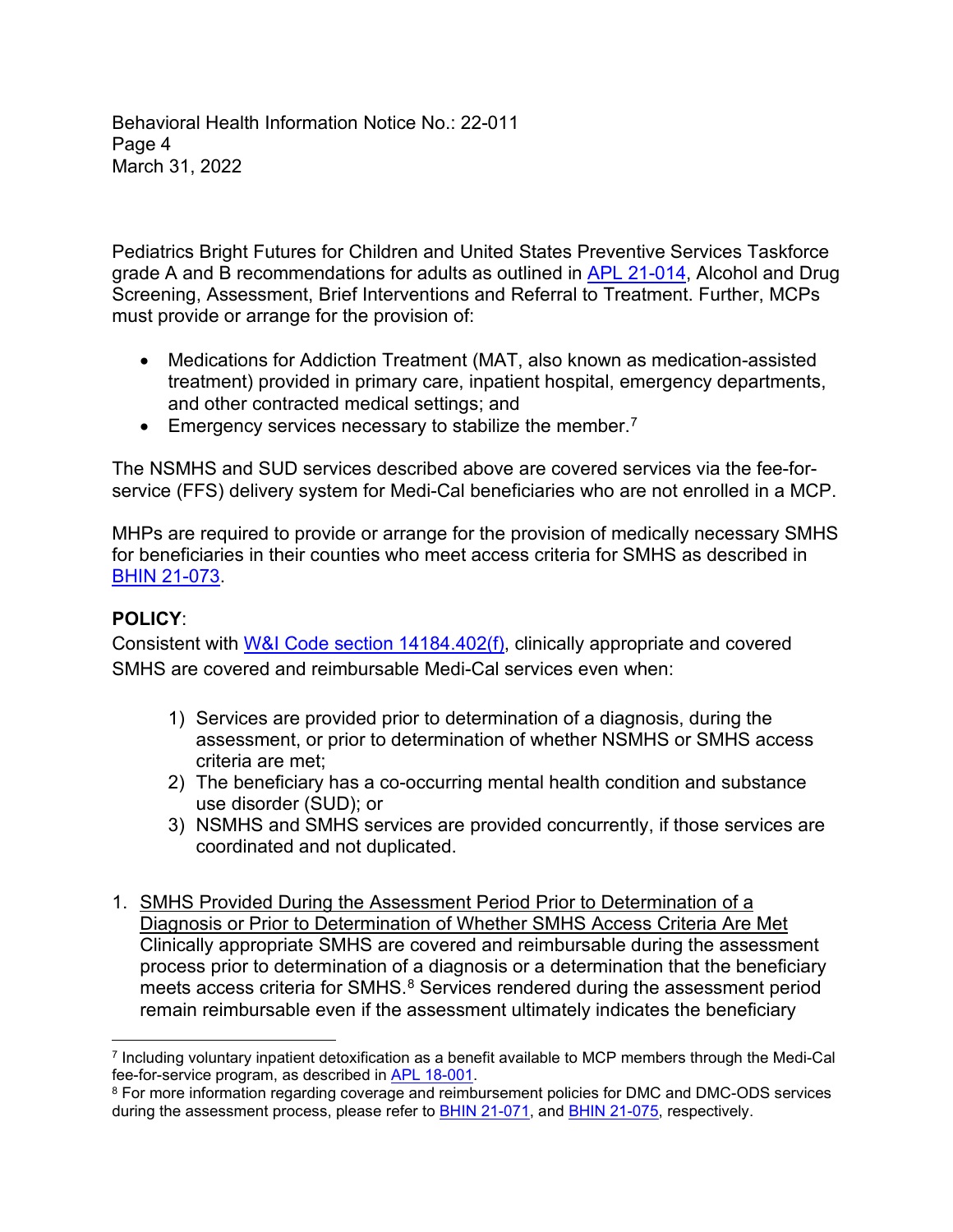Behavioral Health Information Notice No.: 22-011 Page 5 March 31, 2022

does not meet criteria for SMHS. MHPs must not deny or disallow reimbursement for SMHS provided during the assessment process described above if the assessment determines that the beneficiary does **not** meet criteria for SMHS or meets the criteria for NSMHS.

Likewise, MCPs must not disallow reimbursement for NSMHS services provided during the assessment process if the assessment determines that the beneficiary does **not** meet criteria for NSMHS or meets the criteria for SMHS.

#### 2. Co-occurring Substance Use Disorder

Clinically appropriate and covered SMHS delivered by MHP providers are covered Medi-Cal services whether or not the beneficiary has a co-occurring SUD. MHPs must not deny or disallow reimbursement for SMHS provided to a beneficiary who meets SMHS criteria on the basis of the beneficiary having a co-occurring SUD, when all other Medi-Cal and service requirements are met. Similarly, clinically appropriate and covered Drug Medi-Cal (DMC) services delivered by DMC providers and Drug Medi-Cal Organized Delivery System (DMC-ODS) services delivered by DMC-ODS providers are covered by DMC counties and DMC-ODS counties, respectively, whether or not the beneficiary has a co-occurring mental health condition.

Likewise, clinically appropriate and covered NSMHS are covered Medi-Cal services via the FFS and MCP delivery systems whether or not the beneficiary has a cooccurring SUD. Similarly, clinically appropriate and covered SUD services delivered by MCP providers (e.g., alcohol and drug screening, assessment, brief interventions, and referral to treatment; MAT) are covered by MCPs whether or not the member has a co-occurring mental health condition.

## 3. Concurrent NSMHS and SMHS

Beneficiaries may concurrently receive NSMHS via a FFS or MCP provider and SMHS via a MHP provider when the services are clinically appropriate, coordinated and not duplicative. When a beneficiary meets criteria for both NSMHS and SMHS, the beneficiary should receive services based on individual clinical need and established therapeutic relationships. <sup>9</sup> MHPs must not deny or disallow reimbursement for SMHS provided to a beneficiary on the basis of the beneficiary also meeting NSMHS criteria and/or also receiving NSMHS services, provided that the concurrent services are clinically appropriate, coordinated and not duplicative. Likewise, MCPs must not deny or disallow reimbursement for NSMHS provided to a

<sup>9</sup> Nothing in this BHIN supersedes the criteria for beneficiary access to SMHS described in [BHIN 21-073.](https://www.dhcs.ca.gov/Documents/BHIN-21-075-DMC-ODS-Requirements-for-the-Period-2022-2026.pdf)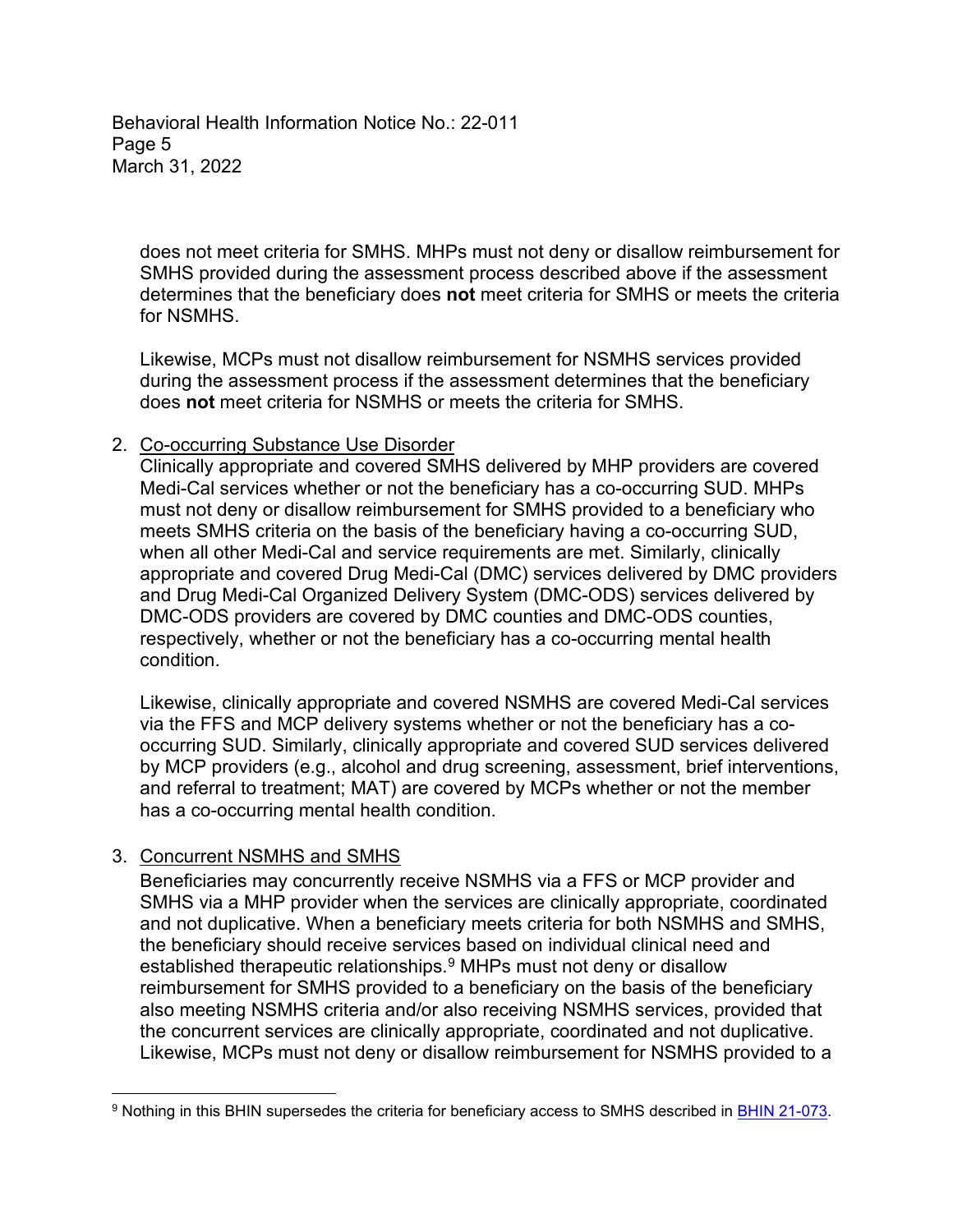Behavioral Health Information Notice No.: 22-011 Page 6 March 31, 2022

beneficiary on the basis of the beneficiary also meeting SMHS criteria and/or receiving SMHS services, provided that the concurrent services are clinically appropriate, coordinated and not duplicative.

Any concurrent NSMHS and SMHS for adults, as well as children under 21 years of age, must be coordinated between MCPs and MHPs to ensure beneficiary choice. MHPs must coordinate with MCPs to facilitate care transitions and guide referrals for beneficiaries receiving SMHS to transition to a NSMHS provider and vice versa, ensuring that the referral loop is closed, and the new provider accepts the care of the beneficiary. Such decisions should be made via a patient-centered shared decision-making process. $^{\rm 10}$ 

- Beneficiaries with established therapeutic relationships with a FFS or MCP provider may continue receiving NSMHS from the FFS or MCP provider (billed to FFS or the MCP), even if they simultaneously receive SMHS from an MHP provider (billed to the MHP), as long as the services are coordinated between these delivery systems and are non-duplicative (e.g., a beneficiary may only receive psychiatry services in one network, not both networks; a beneficiary may only access individual therapy in one network, not both networks).
- Beneficiaries with established therapeutic relationships with a MHP provider may continue receiving SMHS from the MHP provider (billed to the MHP), even if they simultaneously receive NSMHS from a FFS provider or MCP provider (billed to FFS or the MCP), as long as the services are coordinated between these delivery systems and are non-duplicative.

DHCS is developing a set of statewide tools (effective in 2023 pursuant to future guidance) to facilitate screenings and transitions care for the specialty mental health, Medi-Cal managed care, and fee for service systems.

#### **COMPLIANCE**:

MHPs shall implement the No Wrong Door policies established above effective July 1, 2022, update MHPs' policies and procedures and memoranda of understanding with MCPs as needed to ensure compliance with this policy effective July 1, 2022, and communicate these updates to providers as necessary. 11

<sup>&</sup>lt;sup>10</sup> This BHIN does not supersede beneficiaries' rights to request continuity of care consistent with federal regulations and state code, as described in [MHSUDS 18-059](https://www.dhcs.ca.gov/services/MH/Documents/Information%20Notices/IN_18-059_Continuity_of_Care/MHSUDS_Information_Notice_18-059_Continuity_of_Care.pdf). Please note the components of MHSUDS 18-059 that describe SMHS medical necessity criteria have been superseded by [BHIN 21-073.](https://www.dhcs.ca.gov/Documents/BHIN-21-073-Criteria-for-Beneficiary-to-Specialty-MHS-Medical-Necessity-and-Other-Coverage-Req.pdf)

<sup>11</sup> Welf. & Inst. Code, § 14184.402(i)